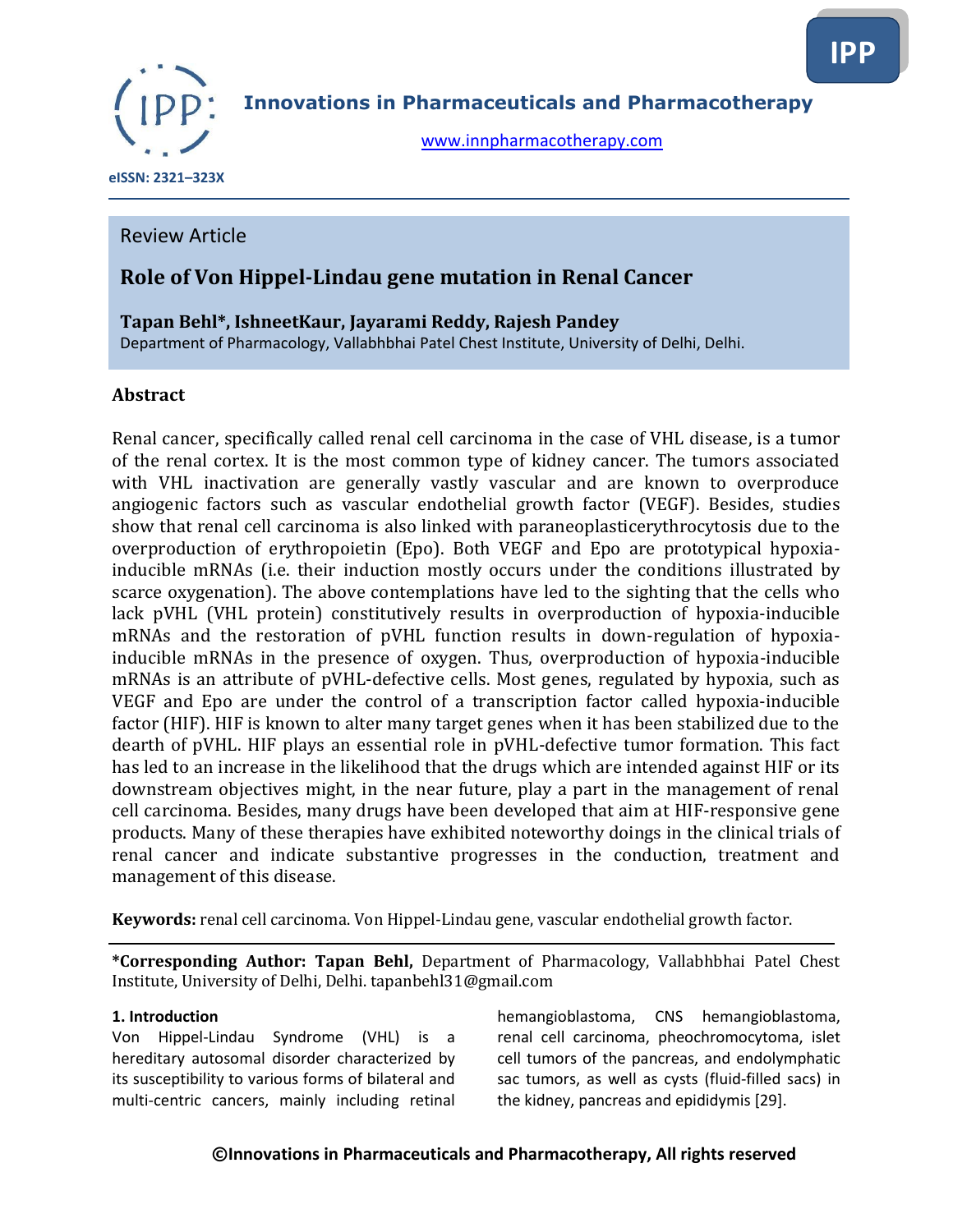The somatic mutation of the VHL gene has been associated with the development of renal cell carcinoma (RCC). The VHL gene is located (at chromosome 3p26-25, as mentioned later in the context) at a regionof the genome which is frequently deleted or altered in RCC [26].

#### **Types of renal cell carcinoma**

Pathologically, based on the genetic changes associated in kidney tumor formation, renal cell carcinoma is classified into 5 various types:

(1) **Clear cell carcinoma**: - It is the most common type of renal cell carcinoma accounting for upto70% of the cases. It is also known as nonpapillary carcinoma. Clear cell renal cell carcinoma is characterized by malignant epithelial cells having clear cytoplasm and a compact-alveolar or acinar pattern of growth. It originates from the proximal tubule of the nephrons. The cytogenetic abnormalities associated with it are the deletions of chromosome 3p and mutations of the VHL (tumor suppressor) gene.

(2) **Papillary cell carcinoma**: - It is also known as chromophil cell carcinoma. It accounts for 15% cases of renal cell carcinoma. It is associated with multi-focal papillary renal tumors. It originates from the proximal tubule of the nephrons. The cytogenetic abnormalities associated with it are trisomies of the chromosomes 3q, 7, 12, 16, 17 and 20 and loss of Y chromosome.

(3) **Chromophobe cell carcinoma**: - It accounts for 5% cases of renal cell carcinoma. It originates from the intercalated cells of the collecting ducts of the cortex. The cytogenetic abnormalities associated with it are the monosomies of chromosomes 1, 2, 6, 10, 13, 17 and 21 and hypodiploidy.

(4) **Collecting duct carcinoma**: - It accounts for less than 1% cases of renal cell carcinoma. It originates from the intercalated cells of the collecting ducts of the cortex. Demonstration of the origin of the tumor in the collecting ducts is the main reason of difficulty that arises while allotting any tumor to this subcategory.

(5) **Unclassified cell type**: - It accounts for upto 5% cases of renal cell carcinomas. The tumors which do not fall under any of the above mentioned categories are put under this category. Some of the characteristics of the cells which have been assigned to this category are: sarcomatoid cells having unrecognizable epithelium, mucin production, mixture of epithelial and stromal elements, etc [2].

The frequency of deaths attributable to renal cell carcinoma is quite large in number. Higher rates of epidemiology of RCC are reported for men as compared to women. The range of ratios of male-to-female varies from 1.5:1 to 2:1 [1].

At hand is anapparent data which implies that HIF is a significant downstream target with respect to the development of renal cell carcinoma. RCC is persuaded to produce HIF-2 alpha variants which escape recognition by pVHL (on account of the elimination of the relatedprolyl hydroxylation sites) and are accustomed to the tumor suppressor effects of pVHL.Similarly, the cells that generate a decoy protein that binds to the HIF-binding site within pVHL are prone to it. Conversely, elimination of HIF-2-alpha in VHL-/-renal cell carcinoma is sufficient to suppress their ability to form tumors within the cells [13]. Hence,



## **VHL gene**

Von Hippel-Lindau gene is a tumor suppressor gene (which means that it forbears cells from growing and dividing too quickly and also promotes cell death) and is E3 ubiquitin protein ligase.It is located on chromosome 3 at position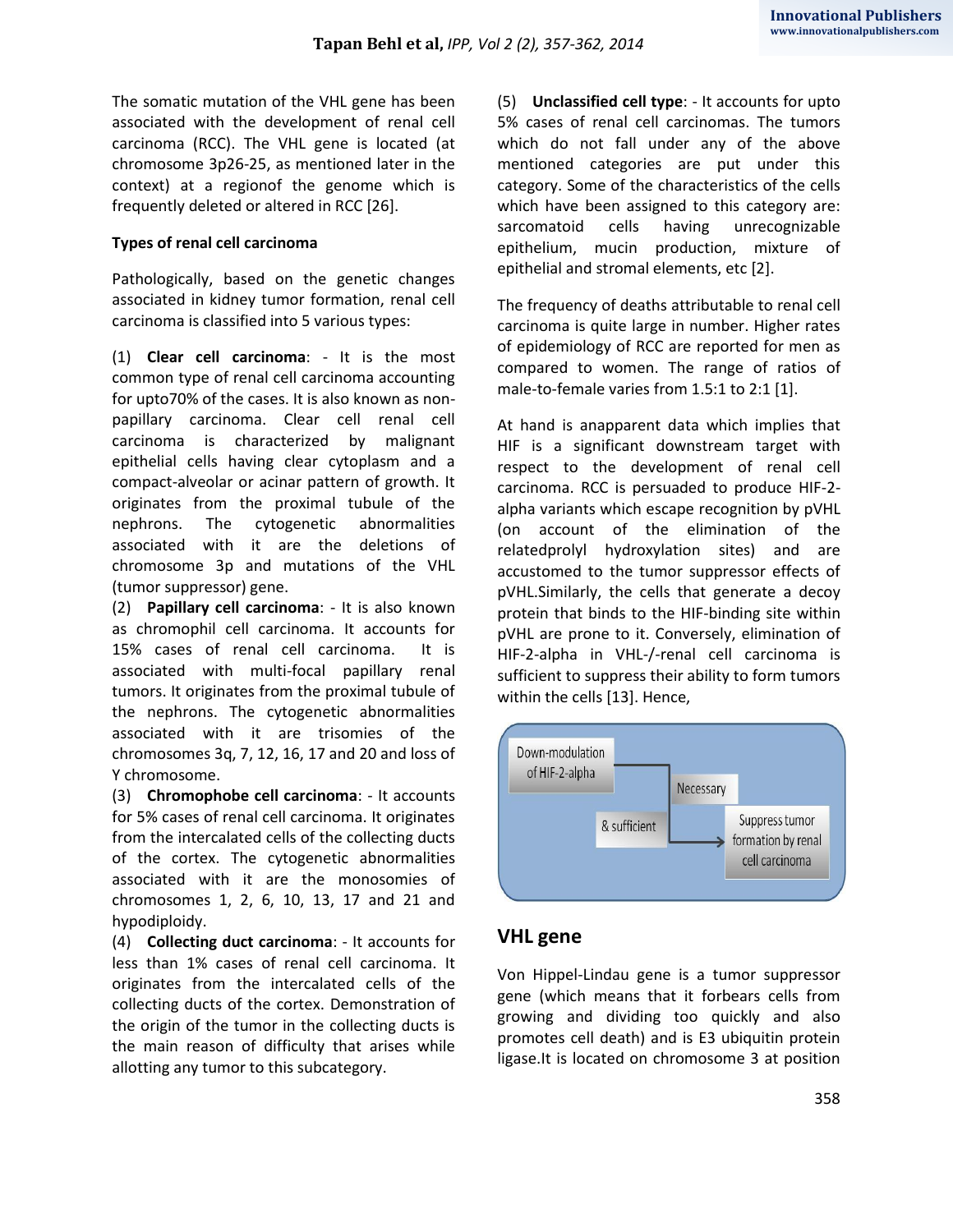p26-p25 [25]. It is a protein-coding gene. Studies show that it also has an elemental role in the regulation of the biological pathways involved with normal growth of the blood vessels. Apart from the germ cells (sperm and egg cells), every cell of the body has two working copies of the VHL gene. In order to develop cancer, both copies of this gene must have to be mutated or altered. In Von Hippel-Lindau syndrome, the first mutation is a germline mutation (i.e., the first mutation is inherited from one of the parents and is thus present in all the cells of the body) while the second mutation occurs in the person's lifetime and location where the tumor or tumors will develop depends in the location of the cells in which the second mutation has occurred. So, if the second mutation in the VHL gene occurs in the kidneys, it would result in renal cell carcinoma [4, 26-29].

## **The VHL protein: pVHL**

Biochemical studies suggest that the protein encoded by the mRNA of the VHL gene is a constituent of a multi-protein complex which comprises of elongin B, elongin C and cullin  $-2$ . Later, Rbx1 (also known as ROC1 or Hrt1) was also discovered to be a part of it. The VHL gene protein contains 213 amino acid residues and its perceptible molecular weight drifts from around 24 to 30 kDa [24].It performs numerous functions associated with tumor suppression but the one which affects the development and growth of renal cell carcinoma is the ubiquitination and reticence (inhibition) of the hypoxia-inducible factor (HIF), which is a transcription factor that plays a vital role in the regulation of gene expression by oxygen [22]. The VHL protein (pVHL) is mostly found in two isoforms – VHL<sub>30</sub> and VHL<sub>19.</sub> – Both of which are capable of suppressing RCC growth in vivo. For the sake of easiness generically, both the isoforms are collectively known as pVHL.The pVHL shuttles back and forth between the nucleus and cytoplasm (but has also been found in association with mitochondria and endoplasmic reticulum). This act of shuttling by the pVHL is vital in its tumor suppressing action. According to some researchers,  $VHL_{30}$  chiefly inhabits the cytoplasm while  $VHL_{19}$  is mostly found in the nucleus. This may be summed up to conclude that even if their functions seem to be similar, they are definitely not identical [23].

# **HIF factor**

Hypoxia-inducible factor (HIF) is made up of two non-identical subunits. One of these is known as an alpha subunit and the other one as beta subunit. HIF has the tendency to bind to certain DNA sequences and thereby activating the transcription. It controls many genes, such as



Further there are three alpha HIF genes and three beta HIF genes in the human genome. All the beta HIF family members are stable proteins whereas alpha HIF proteins are highly unstable (except in the absence of oxygen). Hence, the formation of an active HIF heterodimer is restricted to hypoxic conditions [3].

# **Role of pVHL**

The VHL tumor suppressor protein (pVHL) plays a pivotal role in the oxygen-sensing pathway which occurs in the mammals in the course of the oxygen-dependent polyubiquitylation (a posttranslational modification) of hypoxia-inducible factor (HIF). In simpler words, it is explained as follows: -

pVHL has the ability to target specific proteins for their destruction. It forms stable complexes with other proteins (viz. elongin B and C, CuI2 and Rbx1). These complexes have the capability to direct the covalent connection of polyubiquitin tails to specific proteins which are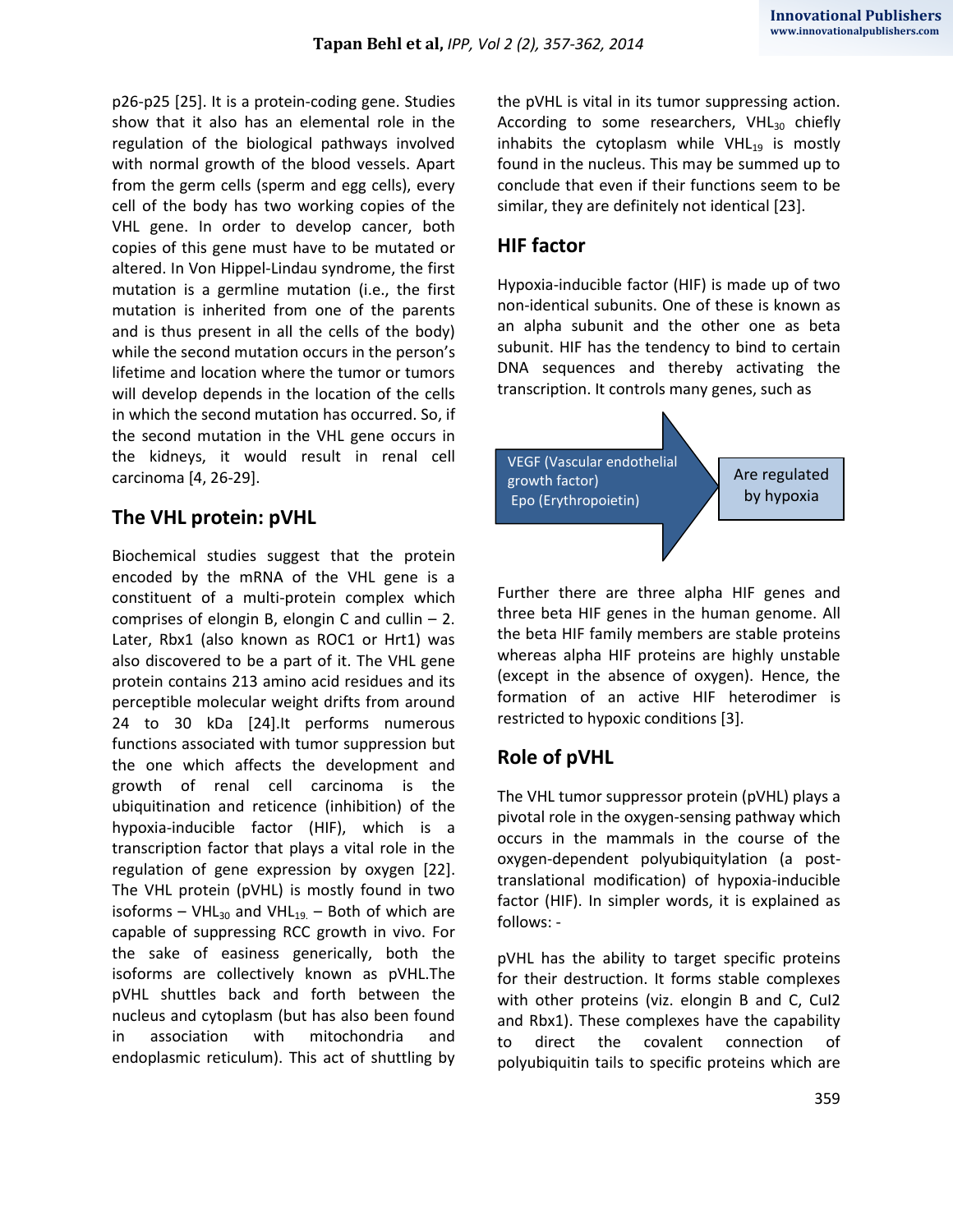to be degraded by the proteasome. One such target of pVHL is hypoxia-inducible factor HIF) [5]. It post-transcriptionally controls the accretion (accumulation) of hypoxia-inducible mRNAs under normoxic conditions (i.e. when oxygen is available in its normal atmospheric concentration viz. 21%). This interface between pVHL and HIF is reigned and managed by posttranslational prolyl hydroxylation of the hypoxiainducible factor (in the presence of oxygen) by a conserved family of Egl-nine (EGLN) enzymes [17]. However, in the absence of pVHL, stabilization of HIF occurs and it is now eligible to persuade the expression of its target genes(out of which many are essential regulators of angiogenesis, cell growth or cell survival) because the cells lacking pVHL fail to degrade HIF-alpha subunits in the presence of oxygen [15-16]. The stabilization of HIF-alpha, usually occurring under hypoxic conditions, implies that the binding of pVHL to HIF-alpha is dependent on the availability of oxygen. HIF1-alpha (the oxygen dependent degradation domain-ODD) has to undergo an oxygen-dependent post-translational alteration in order to be recognized by the pVHL. This alteration is called polyubiquitylation of HIF [6-8].

#### **Renal cell carcinoma tumor formation**

Within the cells which lack pVHL, or in a condition of scarce availability of oxygen, HIF is free to accumulate. This activates the transcription of a cadre of genes involved in short-term and long-term adaptation to hypoxia. These genes include the ones which control various activities given below:-

These considerations explain the frequent overproduction of HIF, as well as its downstream targets, in renal cell carcinoma [9-11].Inspection and assessment of the kidneys of the patients of VHL disease have revealed the presence of both preneoplastic renal cysts and renal cell carcinomas. Immunohistochemical and genetic evaluation of the epithelial cells lining these renal cysts confirm early loss of VHL and overexpression of HIF and HIF-target genes such as

| <b>Action of genes</b> | <b>Examples</b>                                                         |
|------------------------|-------------------------------------------------------------------------|
| Control of uptake of   | Glut1 glucose                                                           |
| glucose and its        | transporter as well as                                                  |
| metabolism             | some glycolytic enzymes                                                 |
| Control the            | Carbonic anhydrase IX                                                   |
| extracellular pH       |                                                                         |
| Control angiogenesis   | Vascular endothelial                                                    |
|                        | growth factor (VEGF)                                                    |
| Control mitogenesis    | Transforming growth<br>factor-alpha (TGF-alpha)<br>and platelet-derived |
|                        | growth factor B (PDGF-<br>B)                                            |

VEGF. The same (over-expression of HIFresponsive growth factors as well as their receptors) were found to be a feature of renal carcinomas as well [11].

Thus, in any case for renal carcinoma, VHL appears to be acritical gatekeeper tumor suppressor gene, and it is acknowledged that additional genetic modifications or alterations are needed for progression of pre-neoplastic renal cysts to renal carcinomas. Nonetheless, restoration of pVHL function in VHL-/-renal carcinoma cells is sufficient to prevent them from growing as tumors within the cells [12]. This further suggests that genetic and epigenetic alterations successive to biallelic VHL inactivation do not leave renal carcinoma cells insensitive to pVHL function and establishes that anything that could imitate the effect of pVHL might be therapeutically useful in this disease [14].

For getting more details regarding the role of HIF in VHL-/-tumors, two different studies separately swotted that whether HIF-alpha variants, that escape recognition by pVHL, could effectively neutralize the tumor suppressor activities of pVHL or not. Although HIF1-alpha was capable of affecting cell growth behavior in vitro, only HIF2 alpha and not HIF1-alpha was able to override tumor suppression by pVHL in vivo. Thus, down-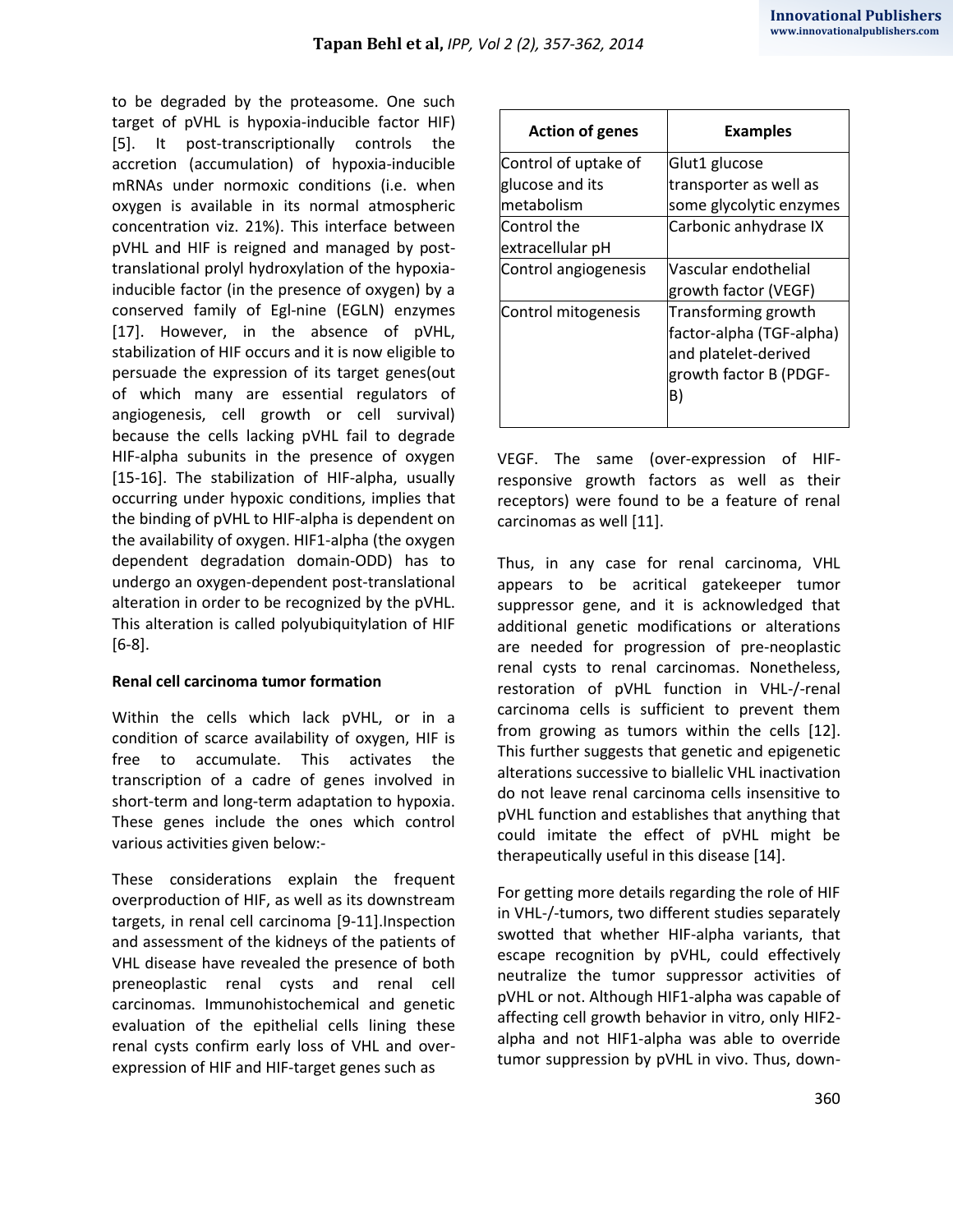regulation of HIF2-alpha is necessary for tumor suppression by pVHL in kidney cancer [13]. Interestingly, examination of kidneys from VHL patients likewise suggests that HIF2-alpha is more oncogenic than HIF1-alpha [18].

Although it has not been formally proven that inhibition of HIF is sufficient to alter the growth of VHL-/-tumors, it seems reasonable (after the above considerations) to treat renal cell carcinoma with agents that block HIF or its downstream targets. As mentioned above, inhibition of HIF2-aplha is sufficient to suppress VHL-/-tumor growth within the cells [12-13]. A number of agents that inhibit VEGF are currently undergoing preclinical and clinical testing. Among these are drugs that prevent the receptors for the growth factors from transmitting signals following ligand binding [21].

## **Conclusion**

For the period of the last ten years, the various scientific studies regarding VHL has provided us with imminent and approaches hooked on with not only the molecular basis of the VHL disease but have also led to the detectionof the decisive components of the oxygen-sensing pathways of the mammal. The significance of HIF concerning pVHL-defective tumor formation is already presenting a foundation for examining small molecule inhibitors of HIF-responsive growth factors as probable treatments for renal cell carcinoma [19-20].

### **References**

[1] McLaughlin J.K., Lipworth L., Tarone R.E. Epidemiologic aspects of renal cell carcinoma 2006), SeminOncol., 33, 527-33.

[2] Storkel S., Eble J.N., Adlakha K., Amin M., Blute M.L., Bostwick D.G., Darson M., Delahunt B., Iczkowski K. Classification of renal cell carcinoma (1997), Cancer, 80, 987-989.

[3] Maxwell P.H., Wiesener M.S., Chang G.W., Clifford S.C., Vaux E.C., Cockman M.E., Wykoff C.C., Pugh C.W., Maher E.R., Ratcliffe P.J. The tumor suppressor protein VHL targets hypoxia-inducible factors for oxygen-dependent proteolysis (1999), Nature, 399, 271-275.

[4] Latif F., Tory K., Gnarra J., Yao M., Duh F.M., Orcutt M.L., Stackhouse T., Kuzmin I., Modi W., Geil L. Identification of the von Hippel-Lindau disease tumor suppressor gene (1993), Science, 260, 1317-20.

[5] Kim W., Kaelin W.G. Jr. The von Hippel-Lindautumor suppressor protein: new insights into oxygen sensing and cancer (2003), Curr. Opin. Genet. Dev., 13, 55-60.

[6] Pugh C.W., O'Rourke J.F., Nagao M., Gleadle J.M., Ratcliffe P.J. Activation of hypoxia-inducible factor-1; definition of regulatory domains within the alpha subunit (1997), J. Biol. Chem., 272, 11205- 11214.

[7] Kallio P.J., Wilson W.J., O'Brien S., Makino Y., Poellinger L. Regulation of the hypoxia-inducible transcription factor 1-aplha by the ubiquitinproteasome pathway (1999), J. Biol. Chem., 274, 6519-6525.

[8] Huang L.E., Gu J., Schau M., Bunn H.F. Regulation of hypoxia-inducible factor 1alpha is mediated by an  $O_2$ -dependent degradation domain via the ubiquitin-proteasome pathway (1998), Proc. Natl. Acad. Sci. U.S.A., 95, 7987-7992.

[9] Datta K., Sundberg C., Karumanchi S.A., Mukhopadhyay D. The 104-123 amino acid sequence of the beta-domain of the von Hippel-Lindau gene product is sufficient to inhibit renal tumor growth and invasion (2001), Cancer Res., 61, 1768-75.

[10] Mukhopadhyay D., Knebelmann B., Cohen H., Ananth S., Sukhatme V. The von Hippel-Lindautumor suppressor gene product interacts with Sp1 to repress vascular endothelial growth factor promoter activity (1997), Mol. Cell. Biol., 17, 5629-39.

[11] Wiesener M.S., Munchenhagen P.M., Berger I., Morgan N.V., Roigas J., Schwiertz A., Jurgensen J.S., Gruber G., Maxwell P.H., Loning S.A., Frei U., Maher E.R., Grone H.F., Eckardt K.U. Constitutive activation of hypoxia-inducible genes related to overexpression of hypoxia-inducible factor-1aplha in clear cell renal carcinomas (2001), Cancer Res., 61, 5215-5222.

[12] Zimmer M., Doucette D., Siddiqui N., Iliopoulos O. Inhibition of hypoxia-inducible factor is sufficient for growth suppression of VHL-/- tumors (2004), Mol. Cancer Res., 2, 89-95.

[13] Kondo K., Kim W.Y., Lechpammer M., Kaelin W.G. Jr. Inhibition of HIF-2-alpha is sufficient to suppress pVHL-defective tumor growth (2003), PLoS Biol., 1, E83.

[14] Lubensky I.A., Gnarra J.R., Bertheau P., Walther M.M., Linehan W.M., Zhuang Z. Allelic deletions of